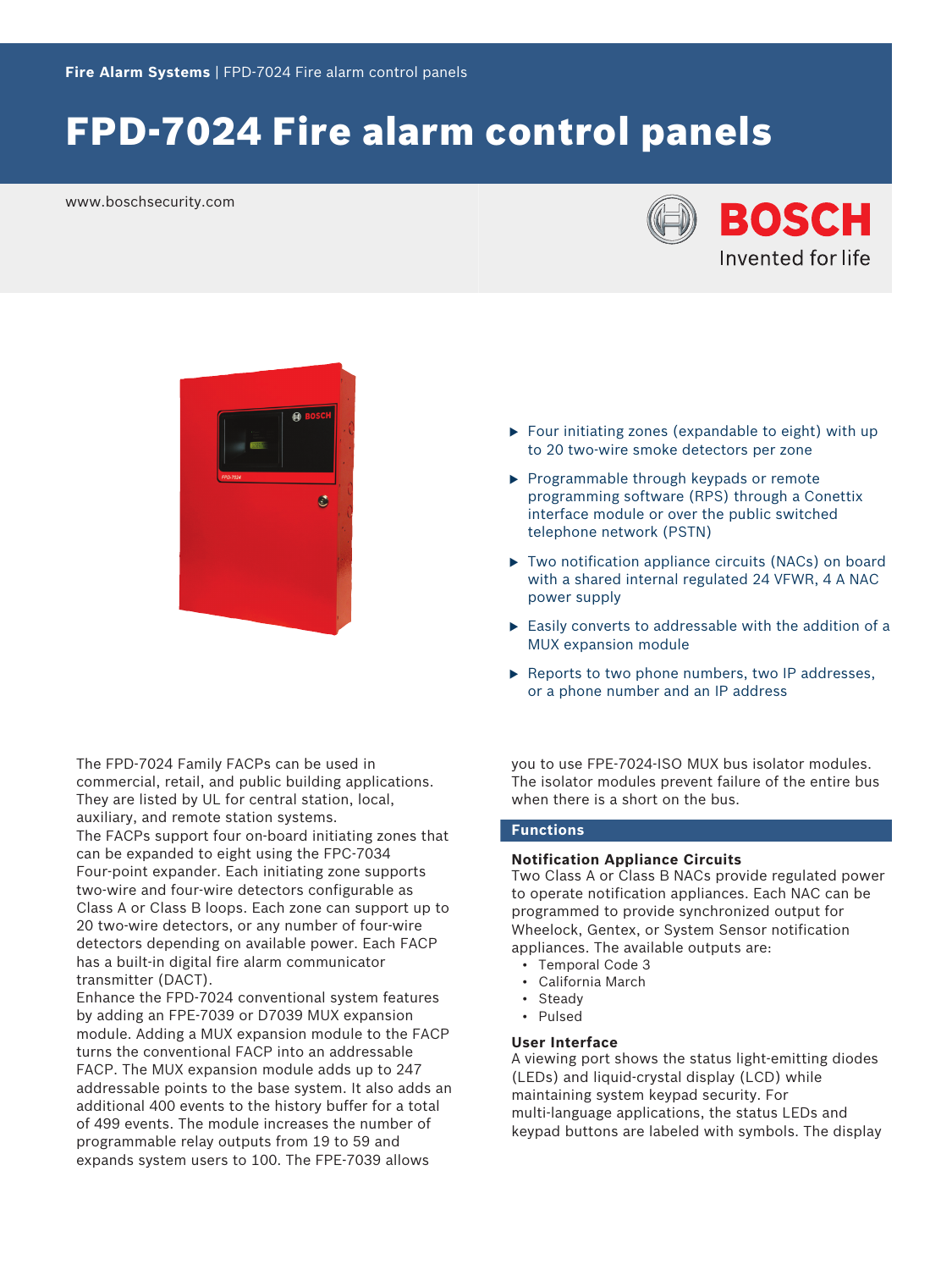can be in US English, Latin-American Spanish, or Brazilian Portuguese. Unlocking the enclosure door provides access to the system controls for:

- Silencing off‑normal conditions
- Bypassing zones
- Resetting detectors
- Testing
- Programming
- Other fire functions

Two additional keypads (FMR‑7033 LCD keypad and FMR-7036 Fire annunciator keypad) mimic the panel's built-in keypad. Wherever the FMR-7033 is connected to the system, it makes all the functions of the built-in keypad available. The FMR-7036 provides the status LEDs and display (in any of the three available languages). The key-locked buttons provide access only to reset, scroll, and silence functions.

#### **Organized Event Display**

The software sorts alarm, trouble, and supervisory events into categories and allows scrolling through specific events.

#### **History Buffer**

The system stores events in a 99‑event history buffer.

# **Notice**

i

A MUX expansion module increases the number of events that can be stored in the history buffer to 499.

# **Central Station Reporting**

The FPD-7024 FACPs uses account numbers up to 10 digits to send reports. It can send reports with full single, double, and backup reporting. It can send reports to two telephone numbers, one telephone number and one IP address, or two IP addresses.

# i

#### **Notice**

IP use requires a Conettix interface module at the panel and an appropriate Conettix receiver at the central station.

The panel supports communication in BFSK, SIA, Contact ID, Modem IIIa<sup>2</sup>, and 4/2 or 3/1 Tone Burst formats.

#### **Dirty Detector Monitoring**

All on‑board zones and FPC‑7034 zones are continuously monitored for smoke detectors signaling a dirty condition. The Chamber Check feature signals a dirty smoke chamber using the LED on the detector head. If the calibration is out of range, the detector's LED flashes once every 4 seconds. This indicates that the detector must be cleaned following the instructions provided with the detector. Also, the control panel annunciates that there is a dirty detector on the loop or the address. For detectors on a two-wire loop, it the detector's smoke chamber is

dirty, the detector sends a CleanMe signal. For detectors on an addressable loop, the detector sends a dirty detector signal.

#### **Accessories**

The FPD‑7024 enclosure (P/N: F01U068852) has a viewport for keypad messages while the enclosure door is locked. It also has space for additional accessory modules and two 18 Ah batteries. The BATB‑40 or BATB-80 Battery box/enclosures accommodate larger batteries or additional batteries.



The panel can handle batteries up to 40 Ah. When selecting batteries, ensure that the batteries can

handle an initial charge current of at least 1.7 A.

# **Certifications and approvals**

| Region     |              | <b>Regulatory compliance/quality marks</b>                                                 |
|------------|--------------|--------------------------------------------------------------------------------------------|
| <b>USA</b> | $\mathsf{U}$ | ANSI/UL 864, Control Units and Acces-<br>sories for Fire Alarm Systems (10th edi-<br>tion) |
|            | <b>FM</b>    | see the FM Approval Guide                                                                  |
|            | <b>CSEM</b>  | see www.boschsecurity.com (the Bosch<br>website)                                           |
|            | <b>FCC</b>   | <b>FSVAI 04B7024</b>                                                                       |
|            | FDNY-<br>CoA | 6285                                                                                       |

# **Installation/configuration notes**

# **WARNING**

This product can expose you to chemicals including lead, which is known to the State of California to cause cancer and birth defects or other reproductive harm. For more information go to: [www.P65Warnings.ca.gov.](http://www.P65Warnings.ca.gov)

#### **Compatible Products**

For two wire detector compatibility, see the *FPD-7024 Smoke Detector Compatibility List*. For NAC device compatibility, see the *FPD-7024/FPP-RNAC-8A-4C NAC Compatibility List*.

# **Technical specifications**

#### **Electrical**

| Line impedance for ground fault<br>detection (Option Bus,<br>conventional input, NAC,<br>secondary power circuit, MUX<br>Bus, AUX power, SMK power) | 10 kO or less                                  |
|-----------------------------------------------------------------------------------------------------------------------------------------------------|------------------------------------------------|
| Power (non-resettable lnput)                                                                                                                        | 120 V 60 Hz 1.4 A or 230/240 V<br>50 Hz, 0.7 A |
| Power (non-resettable Auxiliary)                                                                                                                    | 17 to 31 VRMS, unfiltered, 1.0 A               |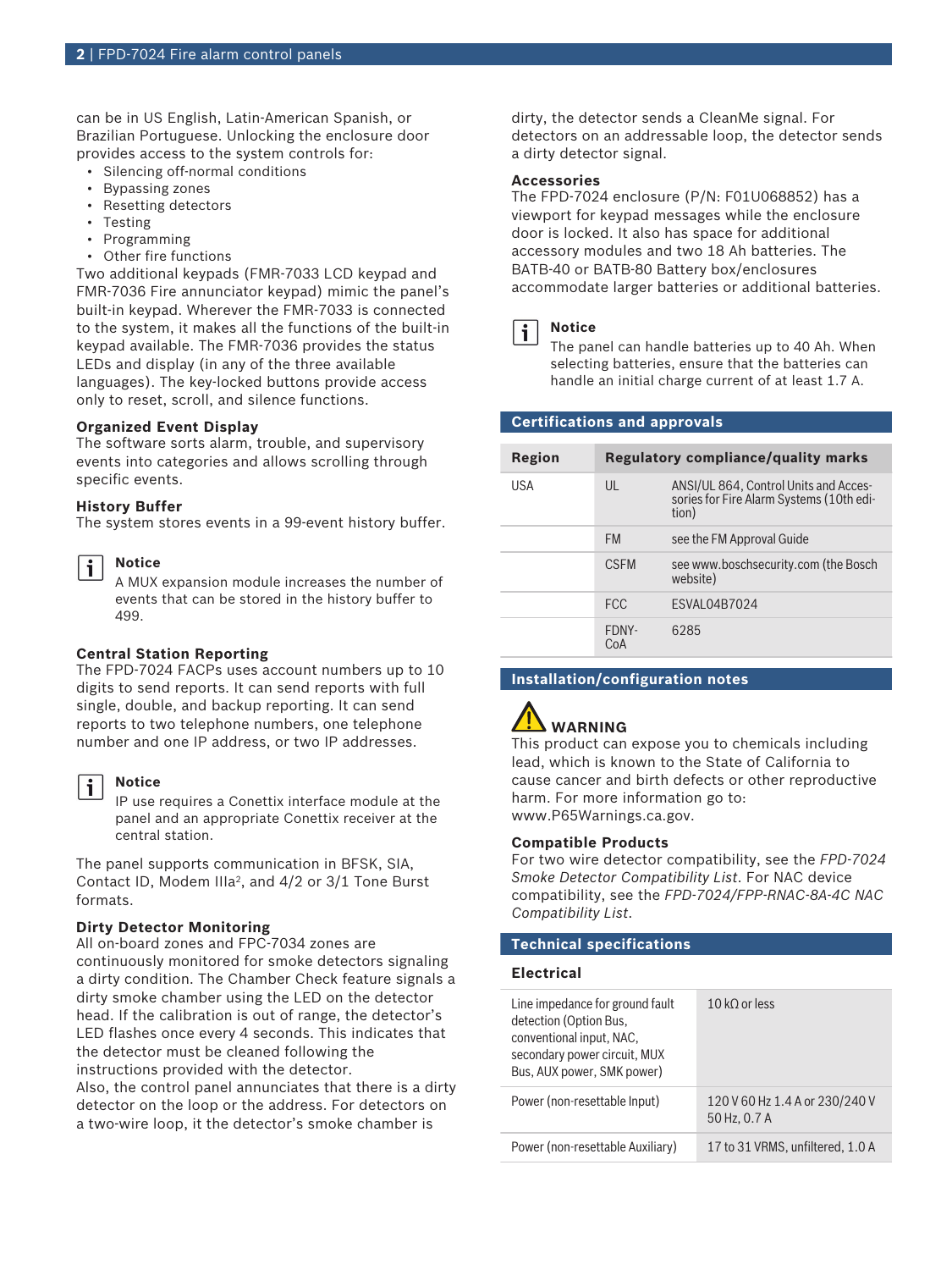| Power (resettable Smoke) <sup>1</sup>                                | 20.4 to 28.2 VDC nominal,<br>filtered, 1.0 A.                                                                                         |
|----------------------------------------------------------------------|---------------------------------------------------------------------------------------------------------------------------------------|
| Power (Option Bus)                                                   | 12 VDC nominal, 500 mA                                                                                                                |
| <b>Power (Notification Appliance)</b><br>Circuit [NAC]) <sup>2</sup> | Each NAC has 24 VRMS nominal,<br>unfiltered power with up to 2.5 A<br>capacity (but limited by the<br>panel's overall 4.0 A capacity) |
| Power (Optional Standby<br>Batteries)                                | Two 12 V (in series), 7 Ah to<br>40 Ah                                                                                                |
| NACs Line Impedance (voltage<br>loss)                                | 1.5V                                                                                                                                  |
| Recommended battery<br>manufacturers <sup>3</sup>                    | Power Sonic: PS-1270,<br>PS-12170, PS-12180<br>YUASA: NP7-12. NPG18-12                                                                |

1 For compatible smoke detection devices, see also the *FPD‑7024 Smoke Detector Compatibility List.*

2 For compatible NAC devices, see also the *FPD‑7024/FPP-RNAC-8A-4C NAC Compatibility List*

3 If other manufacturers or battery types are used, ensure that the battery or batteries can handle an initial charge current of at least 1.7 A.

# **Environmental**

| Temperature (operating and | +32°F to +120°F (0°C to +49°C) |
|----------------------------|--------------------------------|
| storage)                   |                                |

# **Relays**

| Local (on-<br>board) | The main control panel includes Three Form C<br>relays. The relay contacts are rated at 5 A, 28 VDC.<br>No over current limiting is performed on the<br>contacts of the relays. The default selection for the<br>relays is to indicate general alarm (relay 1), general<br>system trouble (relay 2), and supervisory (relay 3).<br>By using point or zone mapping, they can be<br>programmed to activate in a wide variety of<br>conditions.        |
|----------------------|-----------------------------------------------------------------------------------------------------------------------------------------------------------------------------------------------------------------------------------------------------------------------------------------------------------------------------------------------------------------------------------------------------------------------------------------------------|
| Remote <sup>4</sup>  | Eight Form C relay outputs are provided by a<br>D7035 Remote Relay Module. The module<br>connects to the FACP through the option bus. The<br>outputs are fully programmable, exactly as the local<br>relays are programmed. Each output operates<br>independently of the other seven to provide<br>complete flexibility. Communication with the<br>D7035 is supervised.<br>Contact Rating: 5 A at 28 VDC<br>Number of Modules: two modules maximum. |

4 For wiring requirements, see Option bus wiring requirements in the *FPD-7024 Family installation and operation guide*.

# **Notification Appliance Circuits**

| Wiring                | Class B or Class A                                                                                                                                               |
|-----------------------|------------------------------------------------------------------------------------------------------------------------------------------------------------------|
| Notification patterns | Configurable for steady, pulsing, California<br>March, Temporal (ANSI) code 3, synchronized<br>Wheelock, synchronized Gentex, and<br>synchronized System Sensor. |

### **Trademarks**

All hardware/software product names used in this document are likely to be registered trademarks and must be treated accordingly.

# **Ordering information**

# **FPD-7024 Fire panel, 4-zone 24V, red enclosure** 4 IDCs (expandable to 8), 20 two-wire smoke detectors per IDC, 2 NACs on board with shared internally‑regulated 24 VFWR, 4 A NAC power supply, 2 phone or IP communication circuits Order number **FPD-7024**

**FPD-7024-LC Fire panel, 4-zone, 24V, no enclosure** Replacement board only, 4 detector zones (expandable to 8) with up to 20 two‑wire smoke detectors per zone Order number **FPD-7024-LC**

**FPD-7024-LT Fire panel, no transformer, 4-zone, 24V** 4 detector zones (expandable to 8) with up to 20 two-wire smoke detectors per zone, shipped without transformer, available only in Latin America Order number **FPD-7024-LT**

**FPD-7024-A Fire panel, 4-zone, 24V, Anatel, red** 4 IDCs (expandable to 8), 20 two-wire smoke detectors per IDC, 2 NACs on board with shared internally-regulated 24 VFWR, 4 A NAC power supply, 2 phone or IP communication circuits, Anatel, Brazil only

Order number **FPD-7024A**

#### **D102 Replacement key for D101 lock set**

The D102 is a replacement key for locks stamped with 1358.

Order number **D102**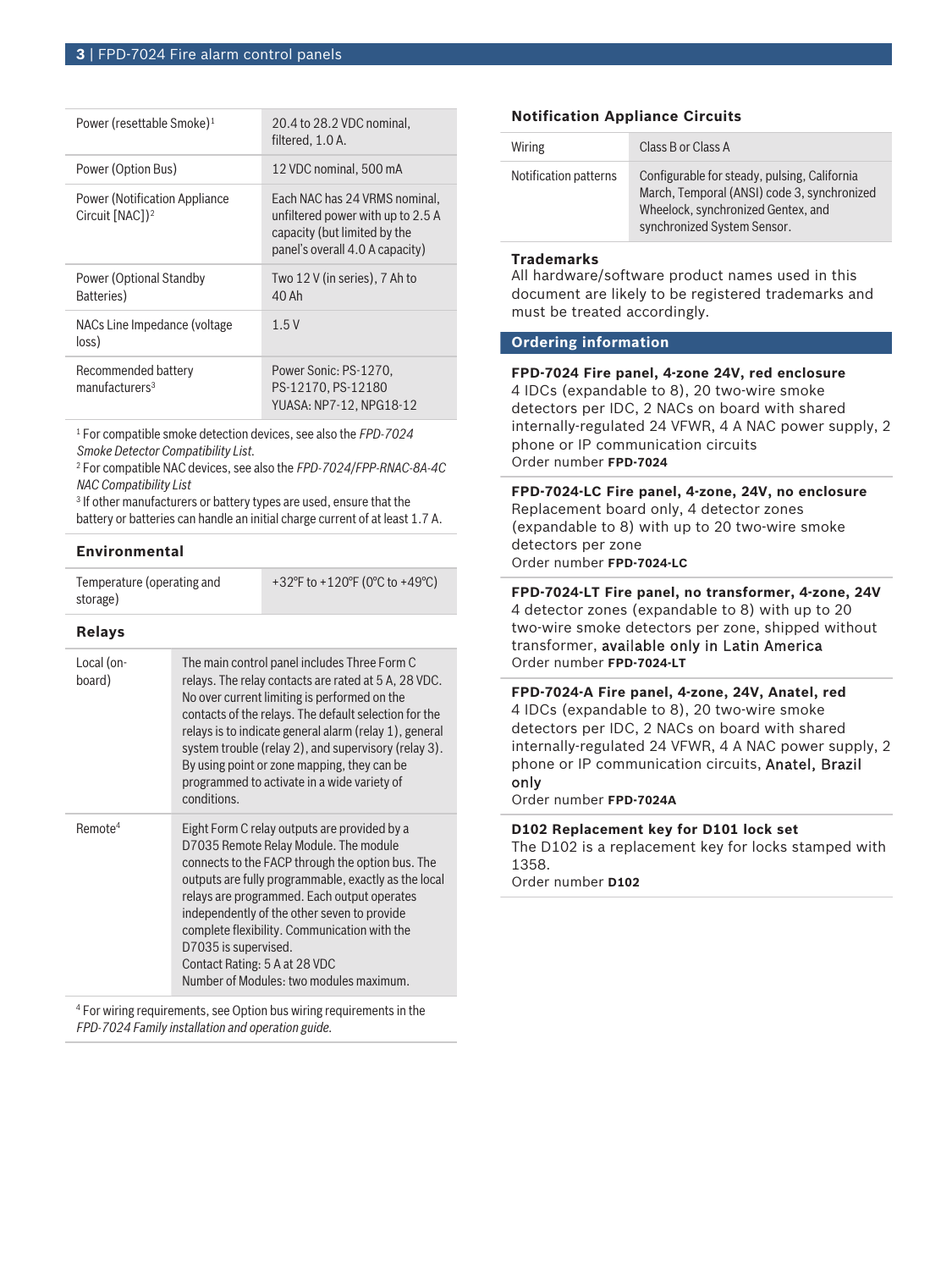#### **Accessories**

#### **BATB-40 Battery box/enclosure, 22x20.75x7.25"**

22 x 20.75 x 7.25" (56 x 53 x 18.5 cm). Holds two dry or wet cell batteries. Optional BATB-SHELF battery shelf increases number of batteries. Suitable for residential/commercial fire or burglary applications. Order number **BATB-40**

# **BATB-80 Battery box/enclosure, 14x20.75x7.25"**

14 x 20.75 x 7.25" (36 x 53 x 18.5 cm). Battery box/ enclosure with shelf holds up to four dry or wet cell batteries. Suitable for residential/commercial fire or burglary applications. Order number **BATB-80**

**B426 Ethernet Communication Module**

Supports two-way communications over Ethernet networks for compatible control panels Order number **B426**

#### **B450 Plug-in Communicator Interface**

Supports two-way IP communications using plug-in cellular communicators for compatible control panels Order number **B450**

#### **D102 Replacement key for D101 lock set**

The D102 is a replacement key for locks stamped with 1358.

Order number **D102**

#### **D126 Battery, 12V 7Ah**

A rechargeable sealed lead‑acid power supply used as a secondary power supply or in auxiliary or ancillary functions.

Order number **D126**

#### **D132B Polarity reversing module, 2-/4-wire 24V**

Reverses polarity on 24 V smoke detector loop during alarm

Order number **D132B**

#### **D1218 Battery, 12V 18Ah**

The D1218 is a 12 V 18 Ah sealed lead-acid battery with two bolt-fastened terminals. It is used for standby and auxiliary power. It connects to a compatible control panel using a D122 or D122L Dual battery harness.

Order number **D1218**

#### **D7030X Annunciator, 8 alarm LED**

Eight zone LEDs indicate alarm conditions. Order number **D7030X**

#### **D7030X-S2 Annunciator, 8 LED (2 supervisory)**

Two LEDs indicate supervisory conditions, six indicate alarm conditions.

Order number **D7030X-S2**

#### **D7030X-S8 Annunciator, 8 LED (8 supervisory)** All eight zone LEDs (yellow) indicate supervisory

conditions. Order number **D7030X-S8**

#### **D7032 Annunciator expander, 8 LED**

Use with D7030X Family LED annunciators Order number **D7032**

#### **D7035 Multiplex octal relay module**

Provide eight Form C relay outputs (w/o enclosure) for the D7024, FPD-7024, or FPA‑1000 Fire Alarm Control Panels (FACP) Order number **D7035**

#### **D7035B Multiplex octal relay module + enclosure**

Provide eight Form C relay outputs (with enclosure) for the D7024, FPD-7024, or FPA‑1000 Fire Alarm Control Panels (FACP) Order number **D7035B**

#### **D7039 Multiplex expansion module**

The D7039 enhances the conventional features of the D7024 or FPD‑7024 FACPs by increasing the number of addressable points to 256, the number of relay outputs to 58 on the D7024 or 59 on FPD‑7024, the number of events on the history buffer to 499, and the number of users to 100. Order number **D7039**

#### **D7042 Remote module, 8-input class B**

Board and plastic enclosure with spring tamper Order number **D7042**

#### **D7042B Multiplex module, metal, 8-input** Board on mounting plate with metal enclosure

Order number **D7042B**

#### **D7044 Multiplex single-input module, 12V**

The module connects a normally‑open (NO) contact to the multiplex bus of an FPD‑7024, D7024, or DS9400 FACP. The module draws supervised input power from the FACP for use in a Class B configuration. Rotary switches allow convenient address setting. Order number **D7044**

#### **D7044M Multiplex mini single-input module, 12V**

Connects a normally‑open (NO) contact to the multiplex bus of an FPD‑7024, D7024, or DS9400M FACPs.

Order number **D7044M**

#### **D7048 Octal driver module, 12V**

Provides eight open-collector transistor outputs (current sinks) to FPA‑1000, FPD-7024, or D7024 FACPs through the control panel's option bus. Order number **D7048**

#### **D7050 Multiplex smoke head**

The symmetry of the D7050's optical chamber allows 360° uniform smoke entry, but minimizes external light entry. Within the chamber, large smoke particles scatter infrared light which is detected by a gated, high-speed, photodiode sensor. Order number **D7050**